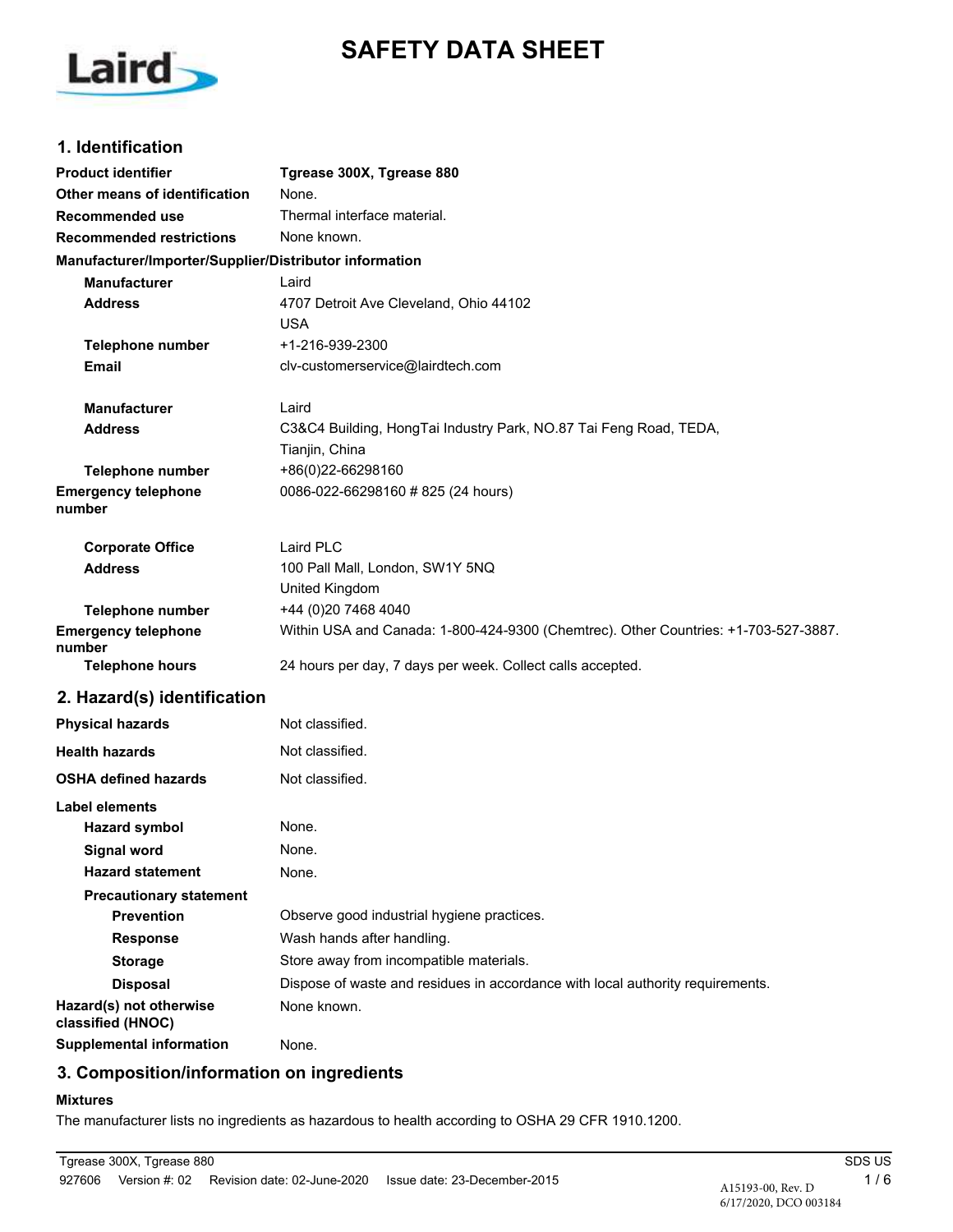| <b>Composition comments</b>                                                  | The ingredients in this product are fully encapsulated in silicone binder in its finished state,<br>therefore no exposure to these materials is expected during normal use/handling of this product.                      |
|------------------------------------------------------------------------------|---------------------------------------------------------------------------------------------------------------------------------------------------------------------------------------------------------------------------|
| 4. First-aid measures                                                        |                                                                                                                                                                                                                           |
| Inhalation                                                                   | Not relevant, due to the form of the product.                                                                                                                                                                             |
| <b>Skin contact</b>                                                          | Wash hands with water as a precaution. No adverse effects due to skin contact are expected.                                                                                                                               |
| Eye contact                                                                  | Flush eyes with water as a precaution. No adverse effects due to eye contact are expected.                                                                                                                                |
| Ingestion                                                                    | Rinse mouth. No harmful effects expected in amounts likely to be ingested by accident.                                                                                                                                    |
| <b>Most important</b><br>symptoms/effects, acute and<br>delayed              | Under normal conditions of intended use, this product is not expected to be a health risk.                                                                                                                                |
| Indication of immediate<br>medical attention and special<br>treatment needed | Treat symptomatically.                                                                                                                                                                                                    |
| <b>General information</b>                                                   | Ensure that medical personnel are aware of the material(s) involved, and take precautions to<br>protect themselves.                                                                                                       |
| 5. Fire-fighting measures                                                    |                                                                                                                                                                                                                           |
| Suitable extinguishing media                                                 | Use fire-extinguishing media appropriate for surrounding materials.                                                                                                                                                       |
| Unsuitable extinguishing<br>media                                            | None.                                                                                                                                                                                                                     |
| Specific hazards arising from<br>the chemical                                | During fire, gases hazardous to health may be formed.                                                                                                                                                                     |
| Special protective equipment<br>and precautions for firefighters             | Selection of respiratory protection for firefighting: follow the general fire precautions indicated in<br>the workplace. Self-contained breathing apparatus and full protective clothing must be worn in<br>case of fire. |
| <b>Fire fighting</b><br>equipment/instructions                               | Use standard firefighting procedures and consider the hazards of other involved materials.                                                                                                                                |
| <b>Specific methods</b>                                                      | Use standard firefighting procedures and consider the hazards of other involved materials.                                                                                                                                |
| <b>General fire hazards</b>                                                  | Contains one or more components that will burn if involved in a fire.                                                                                                                                                     |
| 6. Accidental release measures                                               |                                                                                                                                                                                                                           |
|                                                                              | Keep unnecessary personnal quay, Wear appropriate protective equipment and elething during                                                                                                                                |

| Personal precautions,<br>protective equipment and<br>emergency procedures | Keep unnecessary personnel away. Wear appropriate protective equipment and clothing during<br>clean-up. For personal protection, see section 8 of the SDS. |
|---------------------------------------------------------------------------|------------------------------------------------------------------------------------------------------------------------------------------------------------|
| <b>Methods and materials for</b><br>containment and cleaning up           | Sweep up or gather material and place in appropriate container for disposal. For waste disposal,<br>see section 13 of the SDS.                             |
| <b>Environmental precautions</b>                                          | Avoid discharge into drains, water courses or onto the ground.                                                                                             |

# **7. Handling and storage**

No special precautions are necessary beyond normal good hygiene practices. See Section 8 of the SDS for additional personal protection advice when handling this product. Observe good industrial hygiene practices. **Precautions for safe handling** Store in closed original container in a dry place. Store away from incompatible materials (see Section 10 of the SDS). **Conditions for safe storage, including any incompatibilities**

### **8. Exposure controls/personal protection**

| <b>Occupational exposure limits</b>                                                                                                                                                                                                                   | No exposure limits noted for ingredient(s).                                                                                                                                           |  |
|-------------------------------------------------------------------------------------------------------------------------------------------------------------------------------------------------------------------------------------------------------|---------------------------------------------------------------------------------------------------------------------------------------------------------------------------------------|--|
| <b>Biological limit values</b>                                                                                                                                                                                                                        | No biological exposure limits noted for the ingredient(s).                                                                                                                            |  |
| Used as intended, this product is not expected to generate potentially hazardous quantities of dust<br>Appropriate engineering<br>or fumes.<br>controls<br>In an industrial work environment no special precautions or control measures are required. |                                                                                                                                                                                       |  |
|                                                                                                                                                                                                                                                       | Individual protection measures, such as personal protective equipment                                                                                                                 |  |
| Eye/face protection                                                                                                                                                                                                                                   | Not normally needed.                                                                                                                                                                  |  |
| <b>Skin protection</b>                                                                                                                                                                                                                                |                                                                                                                                                                                       |  |
| <b>Hand protection</b>                                                                                                                                                                                                                                | Not normally needed.                                                                                                                                                                  |  |
| Other                                                                                                                                                                                                                                                 | No skin protection is ordinarily required under normal conditions of use. In accordance with good<br>industrial hygiene practices, precautions should be taken to avoid skin contact. |  |
| <b>Respiratory protection</b>                                                                                                                                                                                                                         | Not normally needed.                                                                                                                                                                  |  |
|                                                                                                                                                                                                                                                       |                                                                                                                                                                                       |  |

Tgrease 300X, Tgrease 880 SDS US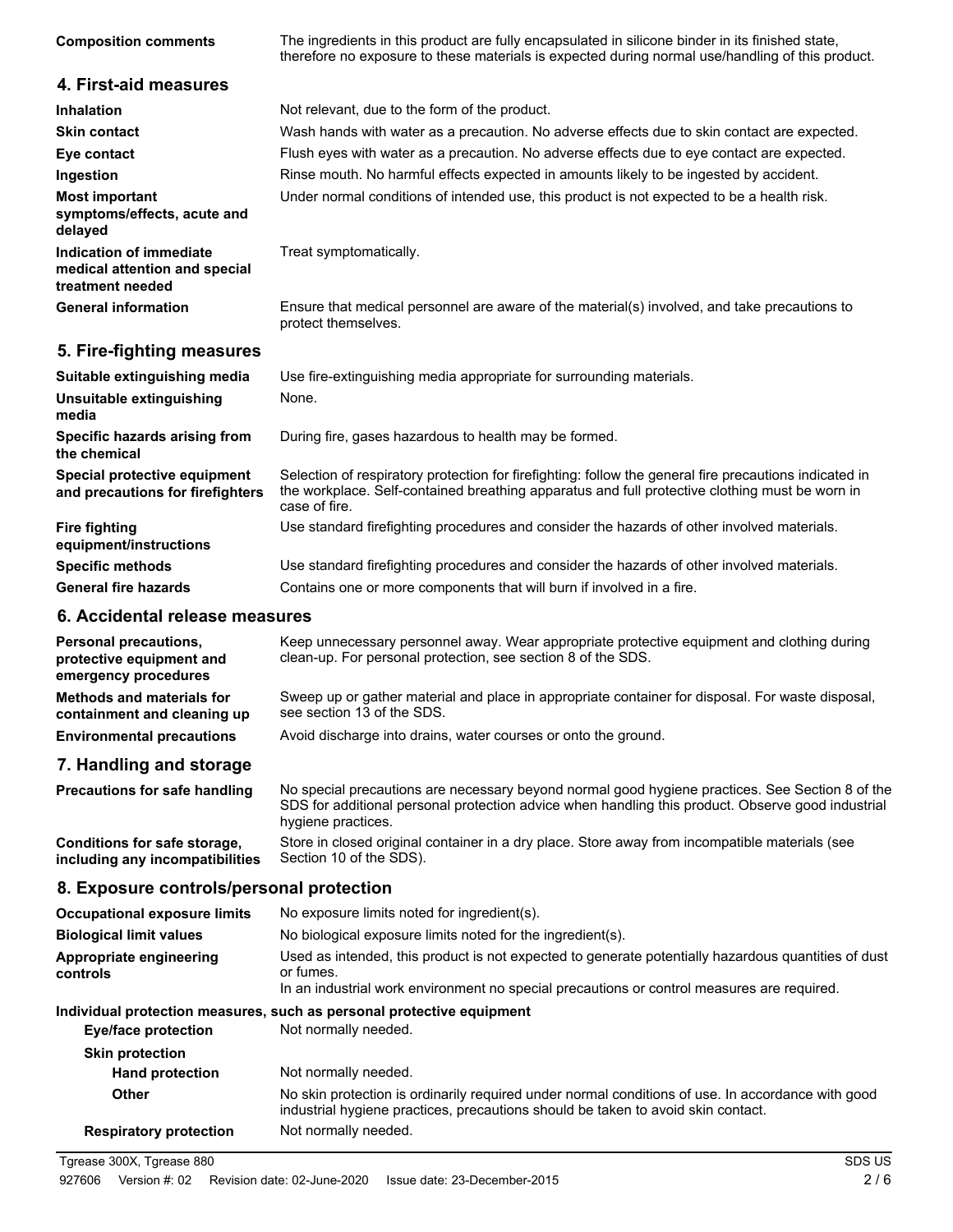| <b>Thermal hazards</b> | Wear appropriate thermal protective clothing, when necessary. |
|------------------------|---------------------------------------------------------------|
| <b>General hygiene</b> | Wash hands after contact.                                     |
| considerations         |                                                               |

# **9. Physical and chemical properties**

| Appearance                                                       |                                                                                              |  |
|------------------------------------------------------------------|----------------------------------------------------------------------------------------------|--|
| <b>Physical state</b>                                            | Solid.                                                                                       |  |
| Form                                                             | Paste.                                                                                       |  |
| Color                                                            | Grey.                                                                                        |  |
| Odor                                                             | Mild.                                                                                        |  |
| Odor threshold                                                   | Not available.                                                                               |  |
| рH                                                               | Not applicable.                                                                              |  |
| Melting point/freezing point                                     | Not available.                                                                               |  |
| Initial boiling point and boiling<br>range                       | Not applicable.                                                                              |  |
| <b>Flash point</b>                                               | Not available.                                                                               |  |
| <b>Evaporation rate</b>                                          | Not applicable.                                                                              |  |
| <b>Flammability (solid, gas)</b>                                 | Contains one or more components that will burn if involved in a fire.                        |  |
| Upper/lower flammability or explosive limits                     |                                                                                              |  |
| <b>Flammability limit - lower</b><br>(%)                         | Not available.                                                                               |  |
| <b>Flammability limit - upper</b><br>$(\%)$                      | Not available.                                                                               |  |
| Vapor pressure                                                   | Not applicable.                                                                              |  |
| <b>Vapor density</b>                                             | Not applicable.                                                                              |  |
| <b>Relative density</b>                                          | Not available.                                                                               |  |
| Solubility(ies)                                                  |                                                                                              |  |
| Solubility (water)                                               | Insoluble in water.                                                                          |  |
| <b>Partition coefficient</b><br>(n-octanol/water)                | Not available.                                                                               |  |
| <b>Auto-ignition temperature</b>                                 | Not available.                                                                               |  |
| <b>Decomposition temperature</b>                                 | Not available.                                                                               |  |
| <b>Viscosity</b>                                                 | Not applicable.                                                                              |  |
| <b>Other information</b>                                         |                                                                                              |  |
| <b>Bulk density</b>                                              | $2.72$ g/cm <sup>3</sup>                                                                     |  |
| <b>Explosive properties</b>                                      | Not explosive.                                                                               |  |
| <b>Oxidizing properties</b>                                      | Not oxidizing.                                                                               |  |
| 10. Stability and reactivity                                     |                                                                                              |  |
| $\mathbf{D} = \mathbf{A} + \mathbf{A} + \mathbf{A} + \mathbf{A}$ | The product is stable and nep resoftive under permal conditions of use, stereos and trapened |  |

| The product is stable and non-reactive under normal conditions of use, storage and transport. |  |
|-----------------------------------------------------------------------------------------------|--|
| Material is stable under normal conditions.                                                   |  |
| No dangerous reaction known under conditions of normal use.                                   |  |
| Contact with incompatible materials.                                                          |  |
| Strong oxidizing agents.                                                                      |  |
| Carbon oxides. Nitrogen oxides. Silicon oxide fumes.                                          |  |
|                                                                                               |  |

# **11. Toxicological information**

#### **Information on likely routes of exposure**

| <b>Inhalation</b>   | Due to the physical form of the product, the ingredients are not expected to present a hazard by<br>inhalation. |
|---------------------|-----------------------------------------------------------------------------------------------------------------|
| <b>Skin contact</b> | No adverse effects due to skin contact are expected.                                                            |
| Eye contact         | No adverse effects due to eye contact are expected.                                                             |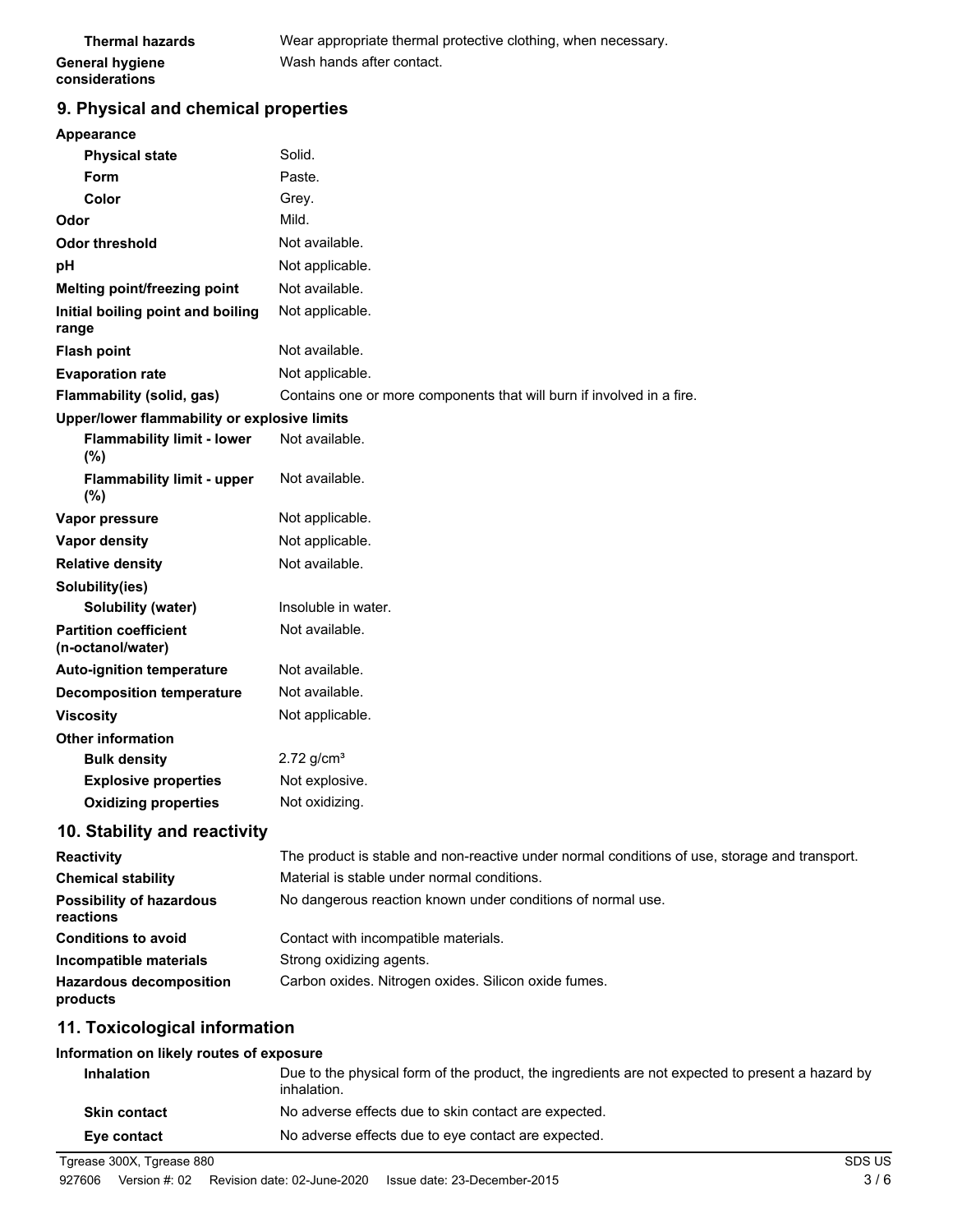| Ingestion                                                                           | No harmful effects expected in amounts likely to be ingested by accident.                                                                                                              |  |
|-------------------------------------------------------------------------------------|----------------------------------------------------------------------------------------------------------------------------------------------------------------------------------------|--|
| Symptoms related to the<br>physical, chemical and<br>toxicological characteristics  | Under normal conditions of intended use, this material does not pose a risk to health.                                                                                                 |  |
| Information on toxicological effects                                                |                                                                                                                                                                                        |  |
| <b>Acute toxicity</b>                                                               | Not expected to be acutely toxic.                                                                                                                                                      |  |
| <b>Skin corrosion/irritation</b>                                                    | Not classified.                                                                                                                                                                        |  |
| Serious eye damage/eye<br>irritation                                                | Not classified.                                                                                                                                                                        |  |
| Respiratory or skin sensitization                                                   |                                                                                                                                                                                        |  |
| <b>Respiratory sensitization</b>                                                    | Not a respiratory sensitizer.                                                                                                                                                          |  |
| <b>Skin sensitization</b>                                                           | This product is not expected to cause skin sensitization.                                                                                                                              |  |
| Germ cell mutagenicity                                                              | No data available to indicate product or any components present at greater than 0.1% are<br>mutagenic or genotoxic.                                                                    |  |
| Carcinogenicity                                                                     | Not classifiable as to carcinogenicity to humans.                                                                                                                                      |  |
|                                                                                     | IARC Monographs. Overall Evaluation of Carcinogenicity                                                                                                                                 |  |
| Not listed.<br><b>NTP Report on Carcinogens</b>                                     |                                                                                                                                                                                        |  |
| Not listed.                                                                         | OSHA Specifically Regulated Substances (29 CFR 1910.1001-1053)                                                                                                                         |  |
| Not listed.                                                                         | This product is not expected to cause reproductive or developmental effects.                                                                                                           |  |
| <b>Reproductive toxicity</b><br>Specific target organ toxicity -<br>single exposure | Not classified.                                                                                                                                                                        |  |
| Specific target organ toxicity -<br>repeated exposure                               | Not classified.                                                                                                                                                                        |  |
| <b>Aspiration hazard</b>                                                            | Not relevant, due to the form of the product.                                                                                                                                          |  |
| 12. Ecological information                                                          |                                                                                                                                                                                        |  |
| <b>Ecotoxicity</b>                                                                  | Not relevant, due to the form of the product in its manufactured and shipped state.                                                                                                    |  |
| Persistence and degradability                                                       | The product contains inorganic compounds which are not biodegradable.                                                                                                                  |  |
| <b>Bioaccumulative potential</b>                                                    | No data available on bioaccumulation.                                                                                                                                                  |  |
| <b>Mobility in soil</b>                                                             | The product is insoluble in water and will sediment in water systems.                                                                                                                  |  |
| Other adverse effects                                                               | An environmental hazard cannot be excluded in the event of unprofessional handling or disposal.                                                                                        |  |
| 13. Disposal considerations                                                         |                                                                                                                                                                                        |  |
| <b>Disposal instructions</b>                                                        | Collect and reclaim or dispose in sealed containers at licensed waste disposal site.                                                                                                   |  |
| Local disposal regulations                                                          | Dispose in accordance with all applicable regulations.                                                                                                                                 |  |
| Hazardous waste code                                                                | The waste code should be assigned in discussion between the user, the producer and the waste<br>disposal company.                                                                      |  |
| Waste from residues / unused<br>products                                            | Dispose of in accordance with local regulations. Empty containers or liners may retain some<br>product residues. This material and its container must be disposed of in a safe manner. |  |
| Contaminated nackaging                                                              | Since emptied containers may retain product residue follow label warnings even after container is                                                                                      |  |

Since emptied containers may retain product residue, follow label warnings even after container is emptied. Empty containers should be taken to an approved waste handling site for recycling or disposal. **Contaminated packaging**

# **14. Transport information**

### **DOT**

Not regulated as dangerous goods.

# **IATA**

Not regulated as dangerous goods.

### **IMDG**

Not regulated as dangerous goods.

#### **Transport in bulk according to** Not applicable. **Annex II of MARPOL 73/78 and the IBC Code**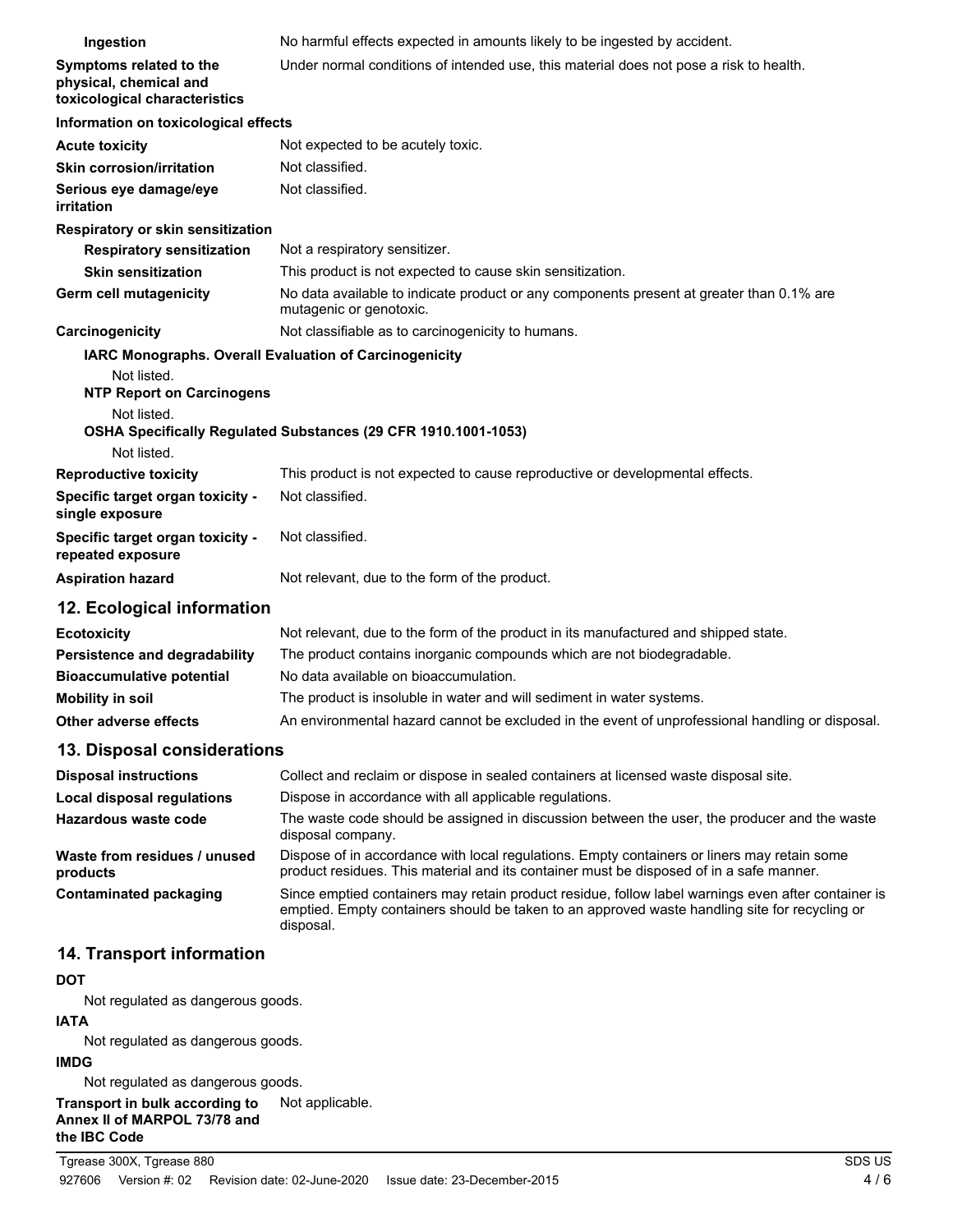# **15. Regulatory information**

| <b>US federal regulations</b>                  | This product is not known to be a "Hazardous Chemical" as defined by the OSHA Hazard<br>Communication Standard, 29 CFR 1910.1200.                                                                                                                       |                        |
|------------------------------------------------|---------------------------------------------------------------------------------------------------------------------------------------------------------------------------------------------------------------------------------------------------------|------------------------|
|                                                | TSCA Section 12(b) Export Notification (40 CFR 707, Subpt. D)                                                                                                                                                                                           |                        |
| Not regulated.                                 |                                                                                                                                                                                                                                                         |                        |
|                                                | <b>CERCLA Hazardous Substance List (40 CFR 302.4)</b>                                                                                                                                                                                                   |                        |
| Not listed.                                    |                                                                                                                                                                                                                                                         |                        |
| <b>SARA 304 Emergency release notification</b> |                                                                                                                                                                                                                                                         |                        |
| Not regulated.                                 |                                                                                                                                                                                                                                                         |                        |
|                                                | OSHA Specifically Regulated Substances (29 CFR 1910.1001-1053)                                                                                                                                                                                          |                        |
| Not listed.                                    |                                                                                                                                                                                                                                                         |                        |
| <b>Toxic Substances Control Act (TSCA)</b>     | All components on the TSCA 8(b) inventory are designated "active".                                                                                                                                                                                      |                        |
|                                                | Superfund Amendments and Reauthorization Act of 1986 (SARA)                                                                                                                                                                                             |                        |
| SARA 302 Extremely hazardous substance         |                                                                                                                                                                                                                                                         |                        |
| Not listed.                                    |                                                                                                                                                                                                                                                         |                        |
| SARA 311/312 Hazardous<br>chemical             | No (Exempt)                                                                                                                                                                                                                                             |                        |
| SARA 313 (TRI reporting)<br>Not regulated.     |                                                                                                                                                                                                                                                         |                        |
| Other federal regulations                      |                                                                                                                                                                                                                                                         |                        |
|                                                | Clean Air Act (CAA) Section 112 Hazardous Air Pollutants (HAPs) List                                                                                                                                                                                    |                        |
| Not regulated.                                 | Clean Air Act (CAA) Section 112(r) Accidental Release Prevention (40 CFR 68.130)                                                                                                                                                                        |                        |
| Not regulated.                                 |                                                                                                                                                                                                                                                         |                        |
| <b>Safe Drinking Water Act</b><br>(SDWA)       | Not regulated.                                                                                                                                                                                                                                          |                        |
| <b>US state regulations</b>                    |                                                                                                                                                                                                                                                         |                        |
| US. Massachusetts RTK - Substance List         |                                                                                                                                                                                                                                                         |                        |
| Not regulated.                                 |                                                                                                                                                                                                                                                         |                        |
| Not listed.                                    | US. New Jersey Worker and Community Right-to-Know Act                                                                                                                                                                                                   |                        |
|                                                | US. Pennsylvania Worker and Community Right-to-Know Law                                                                                                                                                                                                 |                        |
| Not listed.                                    |                                                                                                                                                                                                                                                         |                        |
| US. Rhode Island RTK                           |                                                                                                                                                                                                                                                         |                        |
| Not regulated.                                 |                                                                                                                                                                                                                                                         |                        |
| <b>California Proposition 65</b>               |                                                                                                                                                                                                                                                         |                        |
|                                                | California Safe Drinking Water and Toxic Enforcement Act of 1986 (Proposition 65): This material<br>is not known to contain any chemicals currently listed as carcinogens or reproductive toxins. For<br>more information go to www.P65Warnings.ca.gov. |                        |
| <b>International Inventories</b>               |                                                                                                                                                                                                                                                         |                        |
| Country(s) or region                           | Inventory name                                                                                                                                                                                                                                          | On inventory (yes/no)* |
| Australia                                      | Australian Inventory of Chemical Substances (AICS)                                                                                                                                                                                                      | Yes                    |
| Canada                                         | Domestic Substances List (DSL)                                                                                                                                                                                                                          | Yes                    |
| Canada                                         | Non-Domestic Substances List (NDSL)                                                                                                                                                                                                                     | No                     |
| China                                          | Inventory of Existing Chemical Substances in China (IECSC)                                                                                                                                                                                              | Yes                    |
| Europe                                         | European Inventory of Existing Commercial Chemical<br>Substances (EINECS)                                                                                                                                                                               | No                     |
| Europe                                         | European List of Notified Chemical Substances (ELINCS)                                                                                                                                                                                                  | No                     |
| Japan                                          | Inventory of Existing and New Chemical Substances (ENCS)                                                                                                                                                                                                | Yes                    |
| Korea                                          | Existing Chemicals List (ECL)                                                                                                                                                                                                                           | Yes                    |
| New Zealand                                    | New Zealand Inventory                                                                                                                                                                                                                                   | Yes                    |
| Philippines                                    | Philippine Inventory of Chemicals and Chemical Substances<br>(PICCS)                                                                                                                                                                                    | Yes                    |
| Taiwan                                         | Taiwan Chemical Substance Inventory (TCSI)                                                                                                                                                                                                              | No                     |